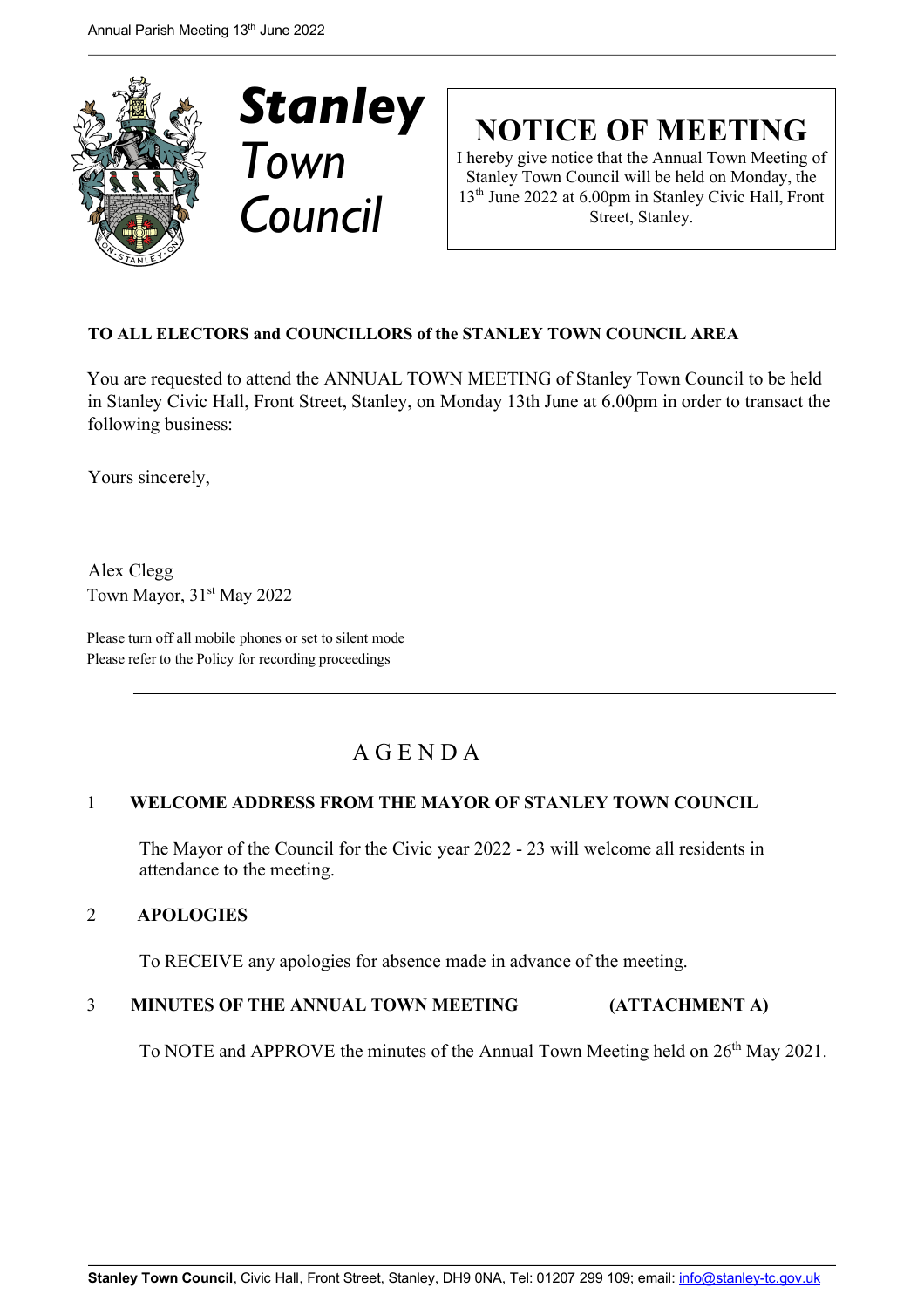#### 4 **REPORT OF THE TOWN MAYOR**

The Town Mayor will report to the meeting highlighting any engagements undertaken during the preceding Civic year.

#### 5 **REPORT OF THE LEADER OF THE COUNCIL**

The Leader of the Council will report to the meeting highlighting the Council's work during the preceding Civic year.

#### 6 **PRESENTATION FROM PARTNERS**

Guest speakers will report on their work with Stanley Town Council and their work within the community in 2021 - 2022

## 7 **REPORT OF COMMITTEE CHAIR**

The Chair of Finance of General Purposes will report to the meeting highlighting business dealt with by the Finance & General Purposes Committee in the preceding Civic year.

#### 8 **REPORT OF THE TOWN CLERK**

The Town Clerk will highlight initiatives planned for the coming Civic year.

#### 9 **FINANCIAL PERFORMANCE**

The Responsible Finance Officer will report to the meeting on the final financial position of the Council at the year end.

#### 10 **OPEN FORUM**

To receive questions or comments from electors of Stanley relating to matters of interest specific to the town of Stanley. Answers to questions may be given by members or staff of the Town Council, or the invited representatives of the County Council and other partners. If we are unable to respond to any question at the meeting, we will follow the matter up with the resident in person after the meeting.

#### 11 **CLOSE OF MEETING**

Stanley Town Council, Civic Hall, Front Street, Stanley, DH9 0NA, Tel: 01207 299 109; email: info@stanley-tc.gov.uk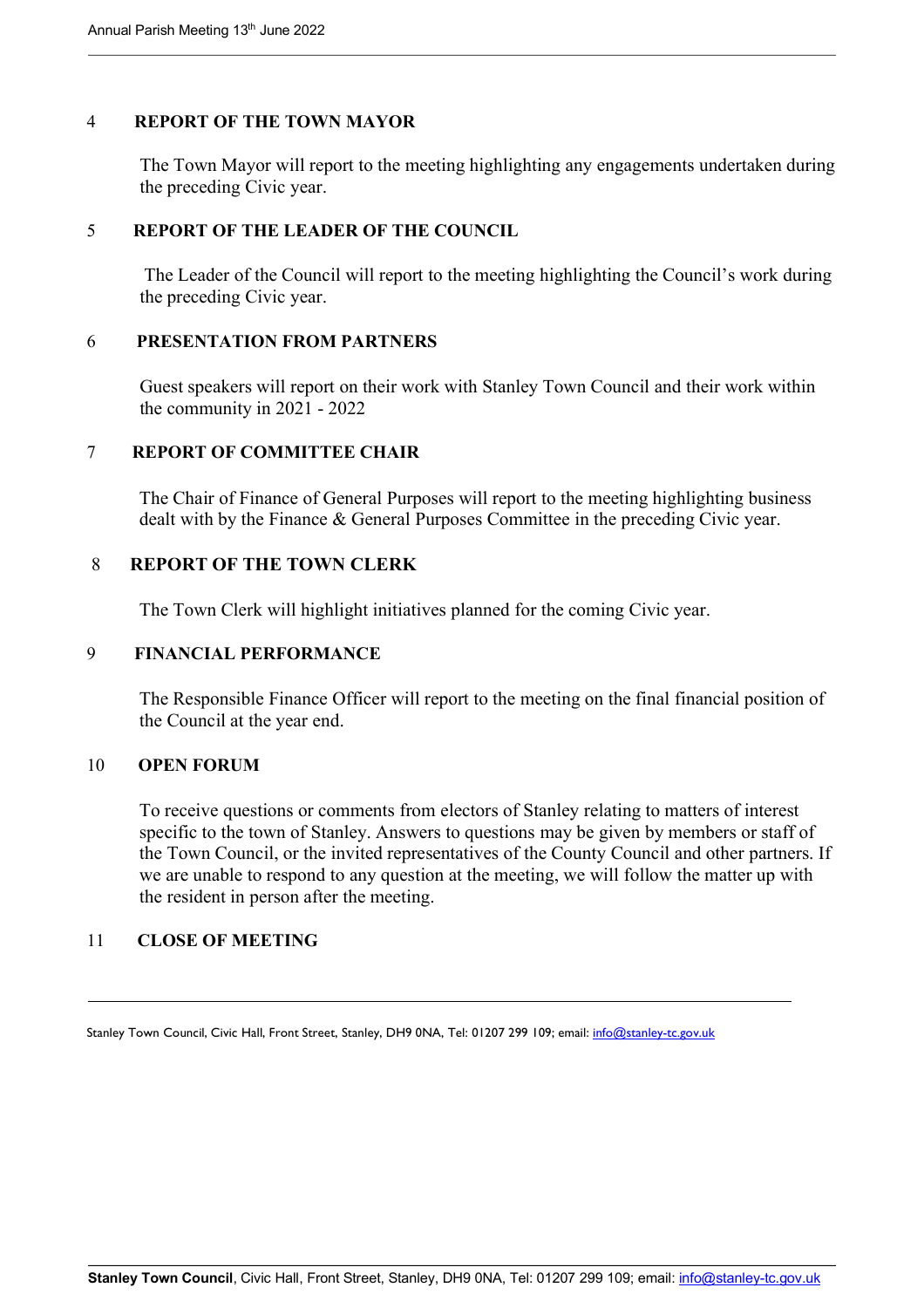#### **MINUTES** of the **ANNUAL TOWN MEETING OF STANLEY TOWN COUNCIL** Held at **Stanley Civic Hall** on **Wednesday 26th May 2021** at **6.30pm**

- **PRESENT:** C Bell **H Clark** A Clegg K Coulson
	- L Ferry A Hanson A Jones J Kane J McMahon S McMahon O Milburn\* J Nicholson M Thompson D Tully M Wilkinson

\*Chairman

- **OFFICERS**: James Black (Town Clerk) Alan Tubman (Deputy Town Clerk) Ann Barry (Finance Officer) James Harper (Environmental Service Team Leader)
- **GUESTS:** Sam Scothbrook, Advice County Durham Sharon Gollan, County Durham Community Foundation Nickie Gott, Stand Out For Stanley

## **1 WELCOME ADDRESS FROM THE MAYOR OF STANLEY TOWN COUNCIL**

The Town Mayor Cllr O Milburn opened the meeting and welcomed members, guests and the public.

#### **2 APOLOGIES FOR ABSENCE**

Members **ACCEPTED** apologies from Cllrs G Binney, D Fall, C Hampson, C Marshall, J Stephenson

#### **3 MINUTES OF THE ANNUAL TOWN MEETING**

It was proposed by Cllr J Nicholson, seconded by Cllr J McMahon that the minutes of the Town Meeting on Friday 22nd March 2019 were **APPROVED** as a true record.

## **4 REPORT OF THE TOWN MAYOR**

Current Town Mayor Cllr O Milburn, read out a statement provided by outgoing Town Mayor Cllr C Hampson detailing the work that had been carried out over the previous two years, and specifically the work of the community and community groups in supporting the residents of the town through the Covid pandemic to date.

## **5 REPORT OF THE LEADER OF THE COUNCIL**

Leader of the Council Cllr J Kane thanked previous leader Cllr L Timbey for his work for the Town Council and thanked the voluntary sector within the Town for their contribution to supporting the Town through Covid, including the Covid Support Grants that were provided by the Town Council to local community groups and centres.

Cllr Kane also praised the work of the Environmental Team throughout the town, and the employment and training of an apprentice over the last two years.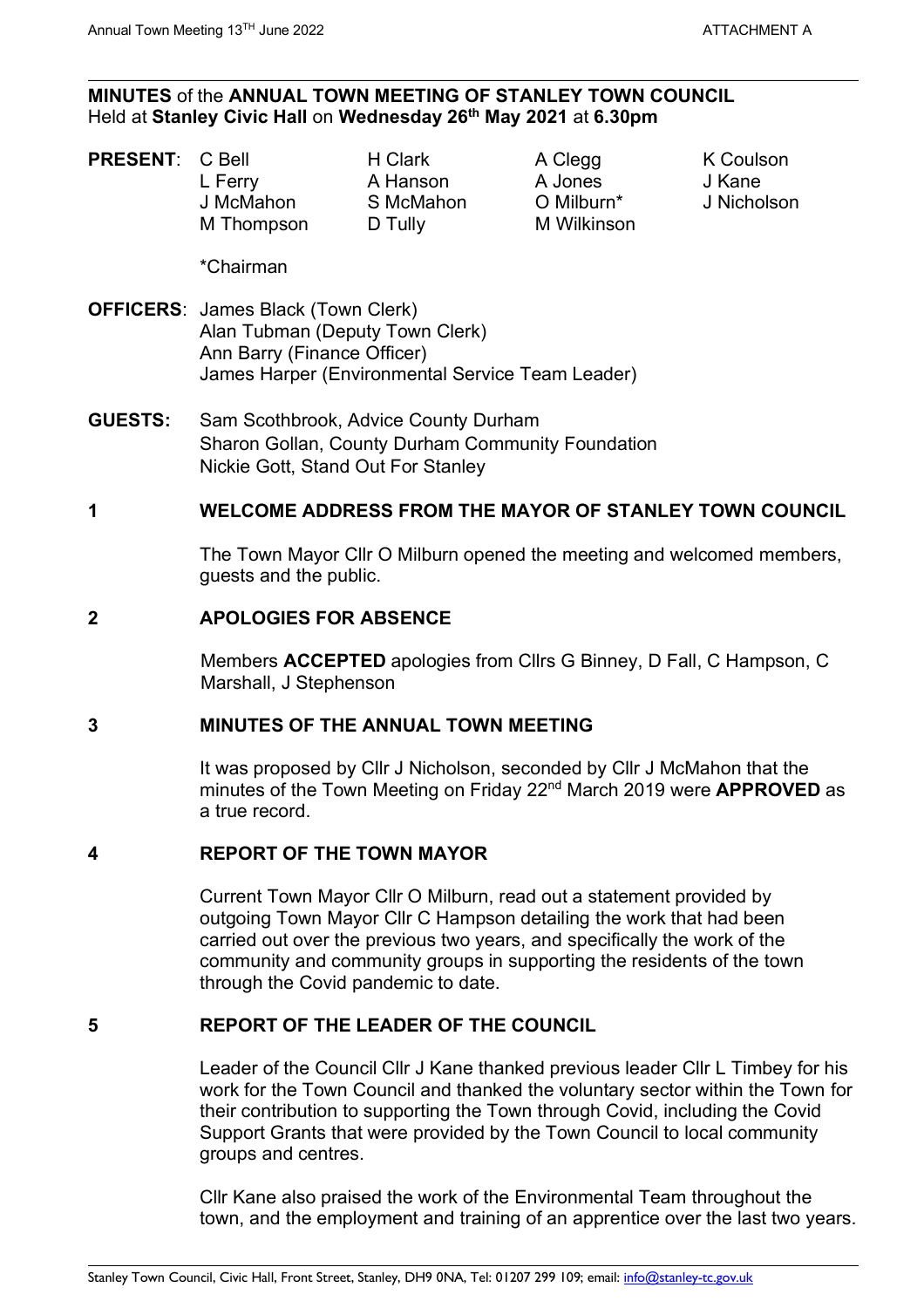## **6 PRESENTATIONS FROM PARTNERS**

# **(i) MONEY ADVICE SERVICE**

Sam Scothbrook, Advice in County Durham gave presentation and update on the advice services, currently provided within the town at The Venue and supported by the Town Council, including:

- Foodbank
- County Durham Money Advice
- Citizens Advice Bureau
- Universal credit help
- Energy Specialist

Sam also gave an update on present issues being experienced by customers, caseloads, and performance of the service.

## **(ii) STANLEY FUND**

Sharon Gollan gave a presentation and update on the performance of the Stanley Fund since its inception in 2019 to date. This included details of the additional funds that have been secured alongside and in association with the Stanley Fund and invested within the Stanley Community.

Nickie Gott gave a presentation and update on the Stand Out For Stanley, fundraising/place based giving scheme, element of the Stanley Fund, including the Launch Event and the expectation that it will become an annual Stand Out For Stanley Event. All money raised from the event and the community engagement will be included within the overall Stanley Fund for reinvestment within the community.

## **7 REPORT OF TOWN CLERK**

## **8 FINANCIAL PERFORMANCE**

Finance Officer Ann Barry gave a brief overview of the budget setting process and the financial performance of 2020/21 against budget. The main cost pressures the council faced at the start of the financial year, the support provided to the local community and the impact of Covid 19 initially led us to projections of a £27K deficit. Furlough of Civic Hall Staff, reduction in general running costs and Government lockdown grants helped bring our financial outturn position to a surplus of £24k.

## **9 OPEN FORUM**

There was one member of the public present, no questions were forth coming.

No questions had been posted online during the meeting, though a comment was received:

Darren McMahon commented that Sam Scotchbrook has done excellent works in the community with the Advice service and partnership working.